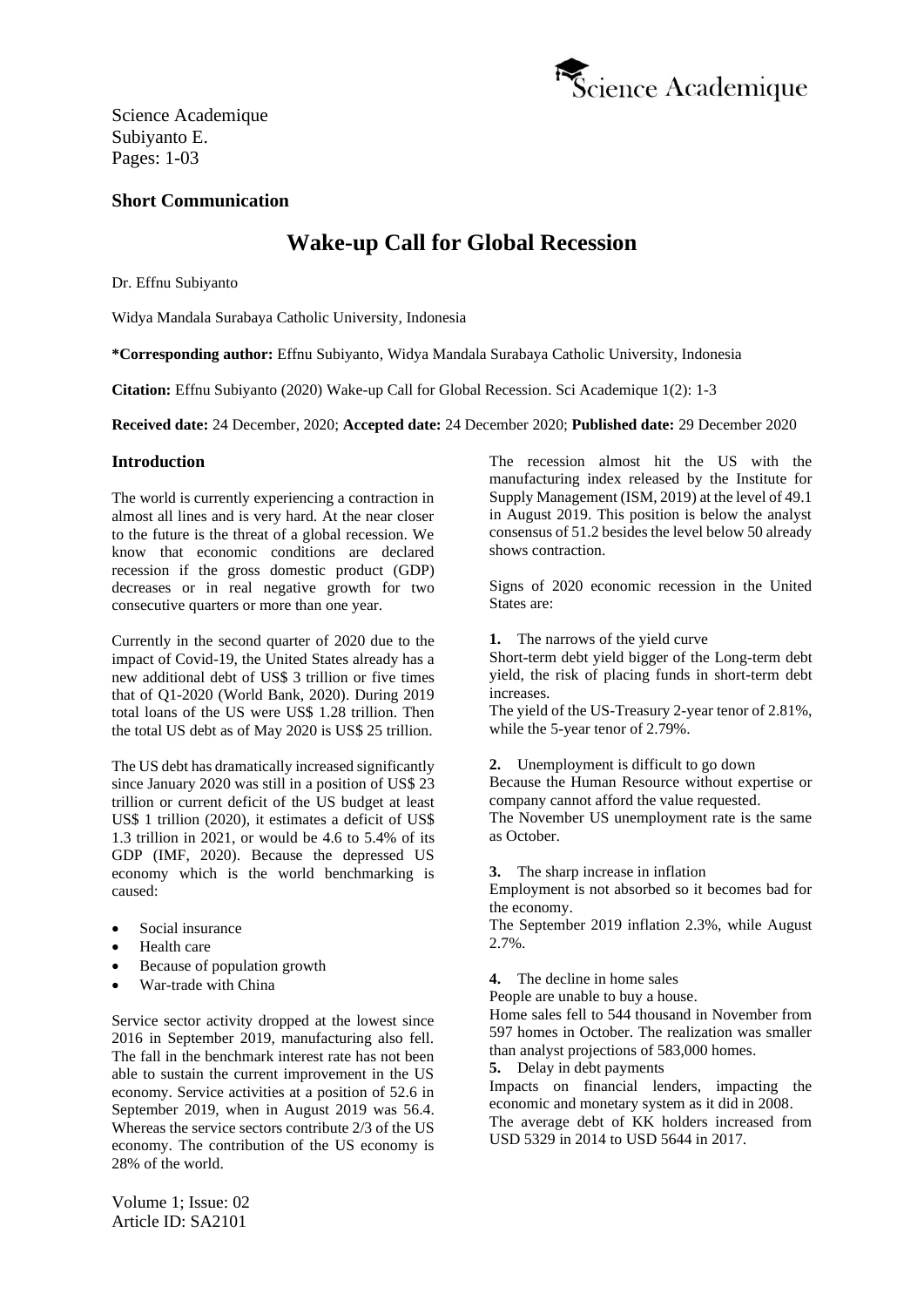

Science Academique Subiyanto E. Pages: 1-03

**6.** Economic contraction A period of contraction indicates a recession. The US economic growth in Q3-2018 fell to 3.5%, Q2-2018 was still 4.2%.

The condition of the US is almost similar to the condition in September 2008 when Lehman Brothers declared bankruptcy, the world's most influential monetary authority the Fed has poured US\$ 70 billion into the market. Meanwhile, with Merrill Lynch, the Fed provided a loan of US\$ 85 billion which failed to be returned within 24 months in 2010.

#### **Monetary, Stimulus and Covid-19 Impact**

The impact on the monetary side is also extremely heavy. The central bank of several countries and the stimulus poured out to reduce the impact of Covid-19. However positive signals of economic recovery are still very bleak.

China's Central Bank (PBoC) provides financing facilities of CNY100 billion, interest rates 3.15%, Japan (BoJ) prepares ¥12 trillion bonds, the central bank of Turkey decreases the required lira reserves from 10% to 8% and 0% if the bank does not meet the target (S&P, 2020). The Reserve Bank of Australia (RBA) will stock liquidity of AUD 8.8 billion, equivalent to US\$ 5.4 billion (March 2020).

Israel's central bank offers an exchange of shekels to the US dollar, the Reserve bank of India offers a USD13.5 billion swap rupee for long-term repo operations.

The Hong Kong Monetary Authority (HKMA) cut its 50 bps overnight interest rate to 1.5% on March 2020. The Fed cut 50 bps to 1% to 1.25% in March 2020 and the reserve bank of Australia (RBA) cut 25 bps to 0.5% in the same month, the lowest record. The State Bank of Malaysia cut its overnight interest by 25 bps to 2.5%.

To overcoming Covid-19 virus, People's Bank of China (PBoC) reduced the medium-term lending facility (MLF) interest rate from 3.25% to 3.15%.

- Reduce the interest rate for one-year LPR loans from 4.15% to 4.05% and the 5-year tenor from 4.8% to 4.75% (2/20/2020)
- Reserve bank of Australia keeps interest rates based on February 2020
- The Bangko Sentral ng Pilipinas signal will decrease interest

Meanwhile, the stimulus that has been disbursed by several countries based on Table 1 has reached USD 1.26 trillion and will still increase.

| N <sub>0</sub> | Country      | <b>March</b> | <b>April</b> | <b>May</b> | GDP $(\% )$ |
|----------------|--------------|--------------|--------------|------------|-------------|
| 1              | China        | 16           | 16           | 16         | n/a         |
| $\overline{c}$ | Australia    | 6.6          | 11.4         | 11.4       | 0.82        |
| 3              | South Korea  | 9.8          | 13.7         | 13.7       | 0.83        |
| $\overline{4}$ | Italy        | 4.06         | 28           | 28         | 1.4         |
| 5              | The US       | 8.3          | 50           | 50         | n/a         |
| 6              | Thailand     |              | 3.9          | 58         | 0.72        |
| 7              | Singapore    |              | 4.6          | 4.6        | 1.24        |
| 8              | Japan        |              | 19           | 929.45     | 0.39        |
| 9              | <b>UAE</b>   |              | 27           | 40         | n/a         |
| 10             | France       |              | 48           | 48         | 1.81        |
| 11             | The UK       |              | 37           | 37         | 1.11        |
| 12             | Hong Kong    |              | 15.4         | 15.4       | 4.21        |
| 13             | Canada       |              | 7.1          | 7.1        | 0.41        |
| 14             | Malaysia     |              | 4.8          | 4.8        | 1.32        |
| 15             | Indonesia    |              | 2.4          | 2.4        | 0.2         |
|                | <b>TOTAL</b> | 44.76        | 288          | 1,265.85   |             |

**Table 1:** The stimulus of Countries Facing Covid-19 in 2020 (US\$ billion).